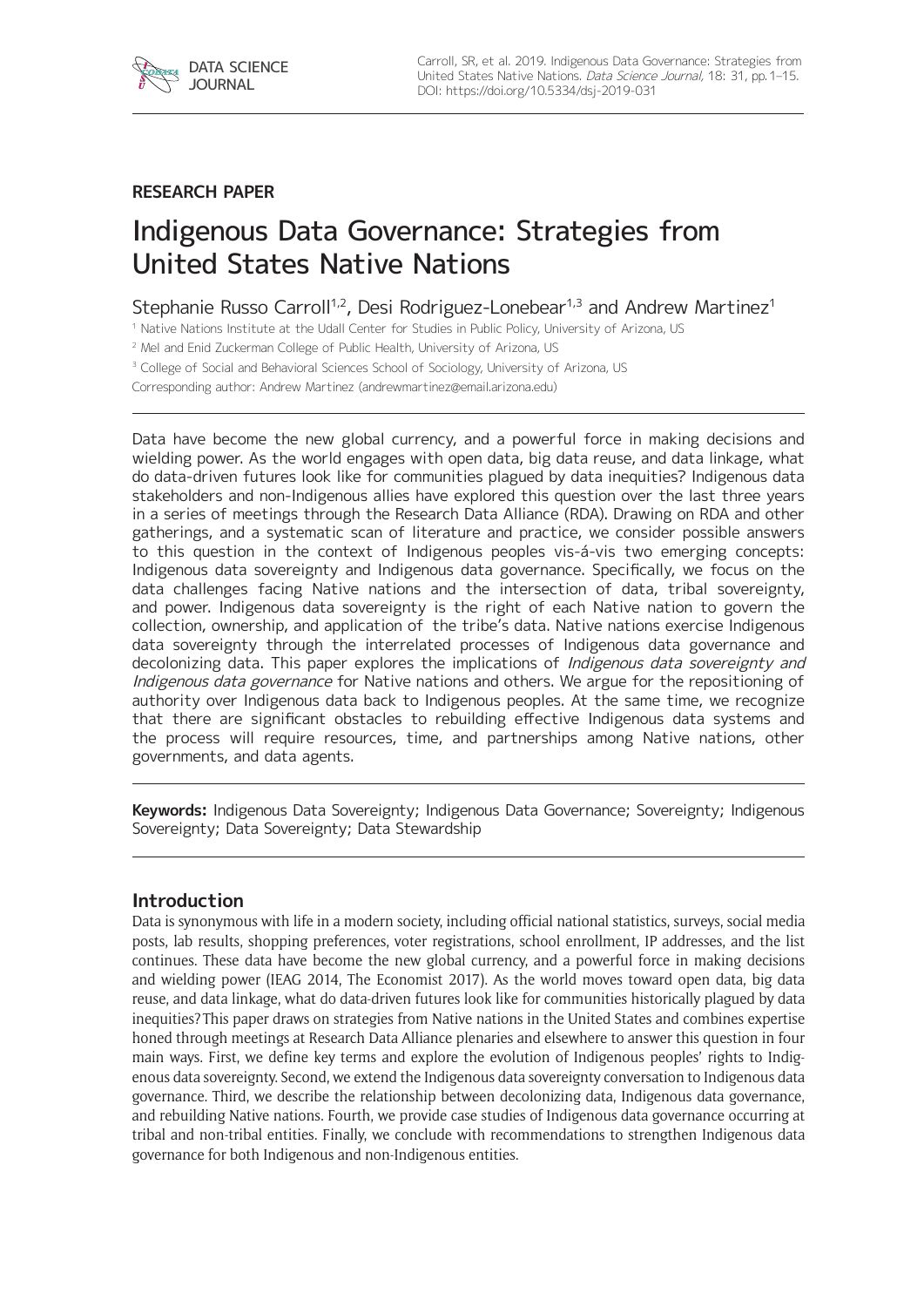## **Defining Key Terms**

## **Indigenous Peoples**

It is first necessary to describe the vastly diverse Indigenous peoples and communities to which we refer in this paper. While there are many definitions of Indigenous peoples, including those that have been imposed by non-Indigenous entities, one of the more universally accepted "working definitions" is stipulated in the United Nations' Martinez Cobo Study:

"Indigenous communities, peoples and nations are those which, having a historical continuity with pre-invasion and pre-colonial societies that developed on their territories, consider themselves distinct from other sectors of the societies now prevailing on those territories, or parts of them. They form at present non-dominant sectors of society and are determined to preserve, develop and transmit to future generations their ancestral territories, and their ethnic identity, as the basis of their continued existence as peoples, in accordance with their own cultural patterns, social institutions and legal system" (Martinez Cobo 1982).

Worldwide, there are over 370 million Indigenous peoples in over 90 countries representing more than 5,000 distinct cultures (United Nations 2009). This paper focuses specifically on the United States, where 5.2 million individuals self-identified as American Indian or Alaska Native (AIAN) alone or in combination with other races in the 2010 US Census (Norris et al. 2012). Individuals that reported AIAN heritage alone, known as the single race AIAN population, comprised 2.9 million people (49% of those that reported any AIAN heritage). In 2018, the United States government recognized 573 Native nations, 342 tribes in the lower 48 states with the remaining in Alaska (Federal Register 2019). A further 60 tribes have been recognized by state governments (National Conference of State Legislatures 2016). Many more Native nations and communities remain unrecognized by the settler colonial state, including those in the state of Hawai'i.

## **Indigenous Data**

Data are not a foreign concept in the Indigenous world. Indigenous peoples "have always been data creators, data users, and data stewards. Data were and are embedded in Indigenous instructional practices and cultural principles" (NCAI 2018, p. 1). For example, many Indigenous knowledge systems were based on generations of data gathering through observation and experience that then informed Indigenous practices, protocols, and ways of interacting with other people and with the natural world. The translation of knowledge into data was similarly evident. Indigenous data were recorded in oral histories, stories, winter counts, calendar sticks, totem poles, and other instruments that stored information for the benefit of the entire community (Rodriguez-Lonebear 2016).

Indigenous data systems *center on interdependence*, not the acquisition of individual knowledge. While the acquisition and transmission of knowledge by individuals is necessary to support the collective base, Indigenous data systems rely on shared responsibilities to ensure that Indigenous ways of knowing, being, and doing are transmitted from one generation to the next. Within this context, knowledge belongs to the collective and is fundamental to who Indigenous nations are as peoples. Similarly, data that inform Indigenous ways of knowing are also collectively held. While individuals hold knowledge (stories, songs, knowledge of special relationships with the natural world), they have roles and responsibilities to the collective to steward this knowledge (Cajete 2000).

We consider Indigenous data to be *"any facts, knowledge, or information about a Native nation and its tribal citizens, lands, resources, cultures, and communities. Information ranging from demographic profiles, to educational attainment rates, maps of sacred lands, songs, and social media activities,"* (Rainie et al. 2017b, p. 1) among others. Indigenous data comprise information and knowledge about our environments, tribal citizens and community members, and our cultures, communities, and interests (Nickerson 2017). The definition encompasses both collective and individual level data. It also highlights that the concrete boundaries between data, information, and knowledge as defined in Western contexts are more fluid in an Indigenous context; Indigenous data extend far beyond bits and bytes (De Beer 2016) and have implications for the governance of both data born digital and that which emerges from knowledge, lanugae, and information.

## **Data Dependency**

The legacy of colonialism remains a central organizing force in Indigenous-settler relations across the world. In the United States, this legacy is evident in the demarcation of reservation lands, long-standing economic inequality, vast environmental violations, and persistent Indigenous health disparities, among numerous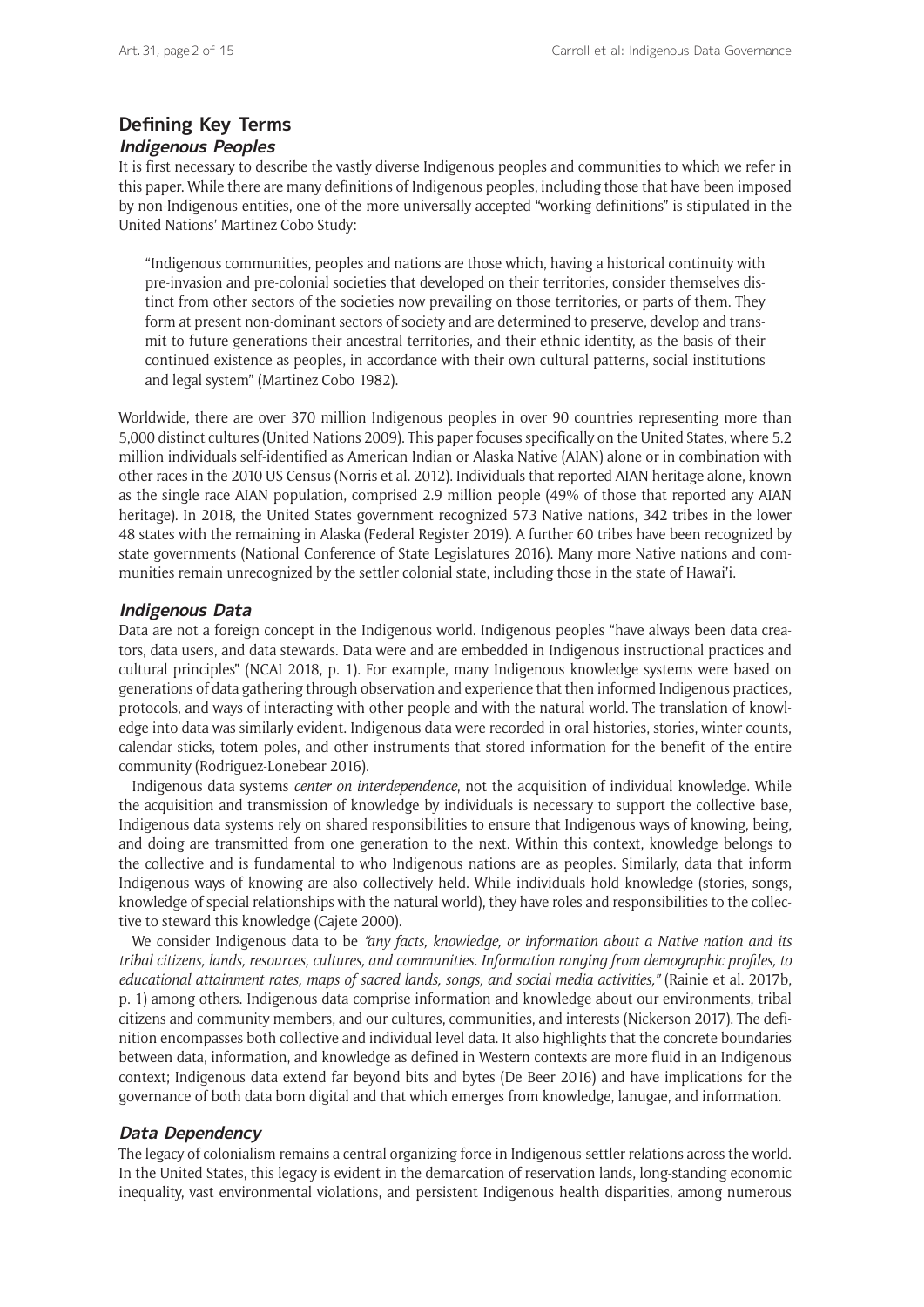other measures (Deloria and Lytle 1983). A less explored area is the role of data as a tool to marginalize Indigenous peoples, eradicate their ways of life, and rewrite their histories to advance the colonial project (Bruhn 2014). Throughout the Indigenous world, epistemicide, or the killing and co-optation of knowledge systems, has occurred and continues today (Sousa Santos 2007). Examples in the United States include, federal policies of assimilation, forced removal, relocation, residential schooling and other cultural ruptures that sought to erase Indigenous knowledge and forced many tribes to rely on external sources of information about their communities' economic, environmental, and health status. The resultant state of data dependency for US Native nations is precipitated by such processes of colonization.

Data dependency is sustained through a paradox of scarcity and abundance: extensive data are collected about Indigenous peoples and nations, but rarely by or for Indigenous peoples' and nations' purposes (Walter 2018, United Nations 2018). Many of these data do not recognize or privilege Indigenous worldviews, or benefit Indigenous peoples (United Nations 2018). As a result, Indigenous data ecosystems are characterized by:

- Inconsistent, inaccurate, and irrelevant data for Indigenous peoples;
- $\cdot$  External control and ownership of data;
- • Community mistrust of data resulting from exploitative research and policies;
- $\cdot$  Lack of external support for data infrastructure and capability; and,
- • Data that describe Indigenous peoples and lifeways through a deficit lens (Rodriguez-Lonebear 2016, Rainie et al. 2017c, Kukutai and Taylor 2016, Walter 2016).

The suppression, usurpation, and co-optation of Indigenous knowledge systems perpetuates the data divide, furthering data dependency and maintaining the paradox of scarcity and abundance. Indigenous data sovereignty disrupts the current paradigm, offering a way forward to shift power dynamics and realize Indigenous goals and visions.

## **Indigenous Data Sovereignty**

In mainstream usage, "data sovereignty is the concept that information which has been converted and stored in binary digital form is subject to the laws of the country in which it is located" (Rouse 2013). This definition focuses on geographic jurisdiction over digitized data. A nation-state's laws control the digital data that is housed within its geographic boundaries. Indigenous data sovereignty extends beyond this mainstream definition. It is not limited by geographic jurisdiction or digital form.

*"Indigenous data sovereignty is the right of Indigenous peoples and tribes to govern the collection, ownership, and application of their own data"* (Rainie et al. 2017b). Further, it refers to all data gathered by the Native nation themselves or by other external data agents. "Indigenous data sovereignty (IDS) derives from the inherent right of Native nations to govern their peoples, lands, and resources" (NCAI 2018, p. 1). Some settler-colonial governments, particularly those in English settler societies, recognize the right of Indigenous peoples to govern via treaties and other legal mechanisms negotiated on a nation-to-nation basis with Native nations. The concept of IDS as a collective right also is positioned within an international Indigenous rights framework. IDS "accords with international declarations and covenants to which the United States has become a signatory, such as the United Nations Declaration on the Rights of Indigenous Peoples (UNDRIP)," (NCAI 2018, p. 2) specifically Articles 3, 4, 5, 15(i), 18, 19, 20(i), 23, 31, 32, 33, 38, and 42 (Davis 2016).

While the inherent right to exercise IDS extends to all Native nations in principle, the extent to which Indigenous peoples can exercise IDS is constrained by their position in the problematic settler colonial paradigm of recognition and acknowledgment. Therefore, IDS is a site of tension and opportunity that signals a departure from the mainstream construct of government recognition towards inherent sovereignty and self-determination.

The genesis of Indigenous data sovereignty lies in the traditions, roles, and responsibilities for the use of collectively held information (Kukutai and Taylor 2016). IDS aligns with the concept of peoplehood, which positions Indigenous peoples within a complex system of inter-relationships among sacred histories, ceremonial cycles, ancestral homelands, and continuously evolving cultural traditions and languages (Cajete 2000, Holm et al. 2003). Peoplehood also underscores Indigenous nations' inherent responsibilities to the system of inter-relationships, to the natural world, and to their peoples. Through this communal lens, Indigenous peoples conceptualize IDS not only as a right, but also as a responsibility.

Unlike racial or ethnic groups, Indigenous peoples and nations are political entities with rights and interests in data about their peoples, lands, and resources (Banerjee 2003, United Nations 2018, Rainie et al. 2019). The status as political entities is the fundamental difference in the relationship between Indigenous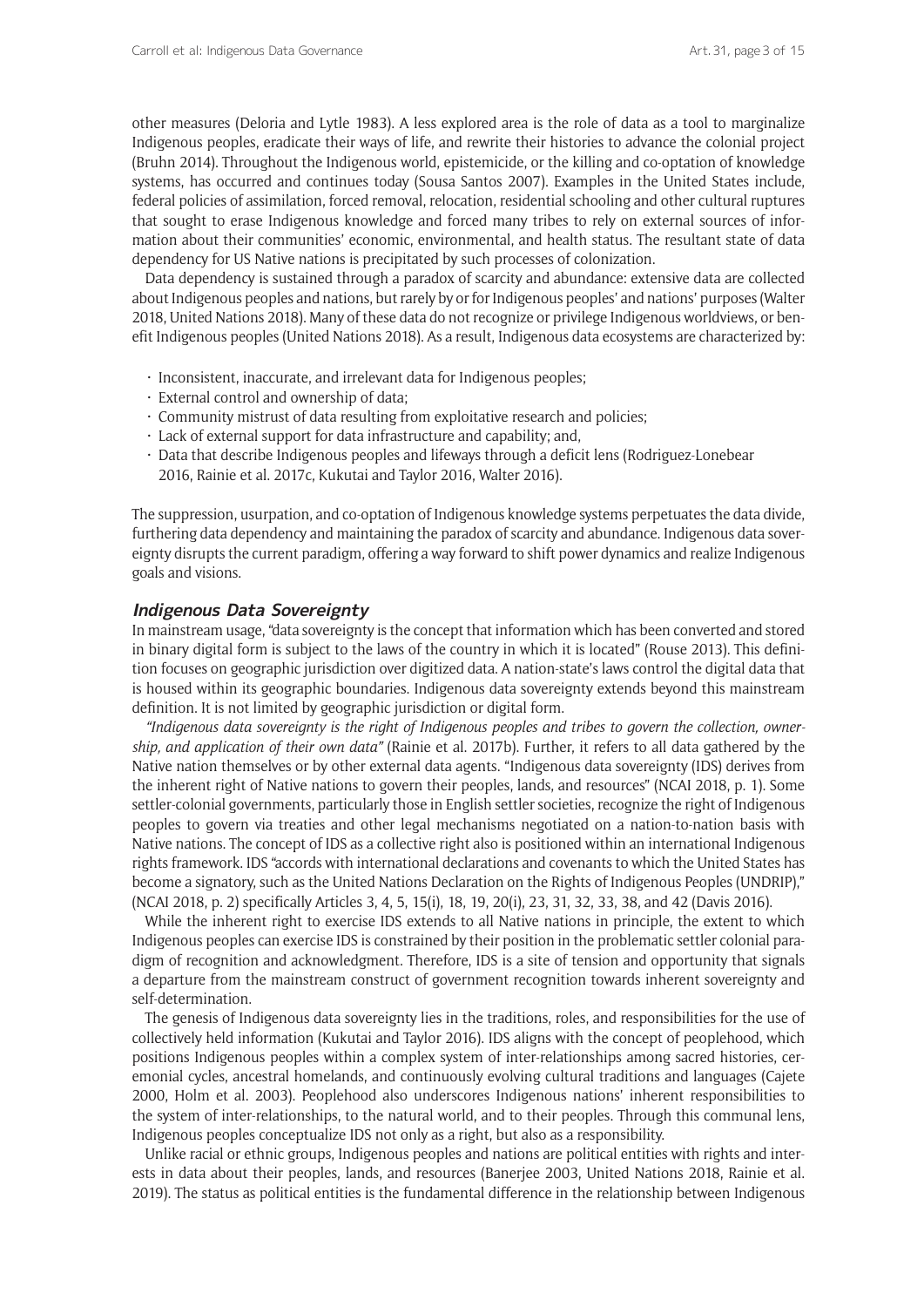peoples and nations with Indigenous data, and other racial and ethnic groups' relationships with data about their populations and peoples. As IDS asserts Indigenous nations as rightsholders of their data, it challenges dominant data discourses, articulating power and colonial dynamics within data agendas that apply outside Indigenous contexts (Rainie et al. 2019).

## **Indigenous Data Governance**

Now, we explore Native nation governance and its relationship to IDS. Governance of data is an extension of the rights and practices that originate in the sovereignty of nation states. As sovereigns, governance of data in an Indigenous context is within the purview of tribal governments. However, positivist approaches to knowledge acquisition and dissemination often sustain and support the use of mainstream policy, research, and evaluation. Such privileging of Western science and other mainstream knowledge systems favors current power dynamics, maintaining the paradox of data scarcity and abundance and perpetuating data dependency. IDS deliberately repositions control of data back to Indigenous peoples. It is at the center of a growing global movement created, nurtured, and designed to be Indigenous led (Kukutai and Taylor 2016). IDS challenges the power dynamic inherent in Western data systems that continue to disenfranchise Native knowledge systems and Indigenous people, providing space for the data governance that reflects Indigenous nations' voices, values, and vision (United Nations 2018). Thus, overcoming data dependency requires acknowledging tribal sovereignty and supporting Indigenous data governance, and making changes across the data ecosystem to data processes, ownership, access, and control.

Through a western lens, governance can be defined as "the system of values, policies and institutions by which a society manages its economic, political and social affairs through interactions within and among the state, civil society and private sector. It is the way a society organizes itself to make and implement decisions" (United Nations Development Programme 2011). Governments are the structures that carry out these functions, which include tribal governments. In the United States, tribes are sovereign nations. Each tribe has its own government that makes and enforces laws and policies. Tribal governance structures vary from theocracies to chiefdoms to tripartite systems akin to Western governance models (Duthu 2008). We acknowledge that Indigenous governance systems vary across global contexts. However, the destructive impacts of colonization on governance infrastructure and leadership mechanisms are universal. As such, there is value beyond US context in understanding the intersection of governance and data sovereignty.

Indigenous governance systems have been undergoing processes of reclamation of self-rule and increased self-determination over the last fifty years. This movement has been referred to as Native nation rebuilding (Jorgensen 2007). It occurs as tribes 'enhance their foundational capacity' to make and implement strategic decisions about their own affairs. It is a comprehensive effort to rebuild Indigenous societies that work on Indigenous nations' terms in the continued wake of colonization. This includes political, economic, social, and cultural development that requires accurate and relevant tribal data (Rodriguez-Lonebear 2016, Kukutai and Taylor 2016, Rainie et al. 2017c, United Nations 2018). We argue that the core of a nation's 'foundational capacity' must include strong tribal data systems.

Indigenous data sovereignty is an aspiration to be achieved through data governance (see **Figure 1**). Native nations exercise IDS through the interrelated processes of Indigenous data governance and decolonizing data. Decolonizing data occurs as Indigenous nations and other data agents replace external, non-Indigenous norms and priorities with Indigenous systems that define data, and inform how it is collected and used. It results in findings—derived both from Indigenous data collected externally and from internal



**Figure 1:** Reclaiming Indigenous Data Sovereignty Through Indigenous Data Governance and Decolonizing Data.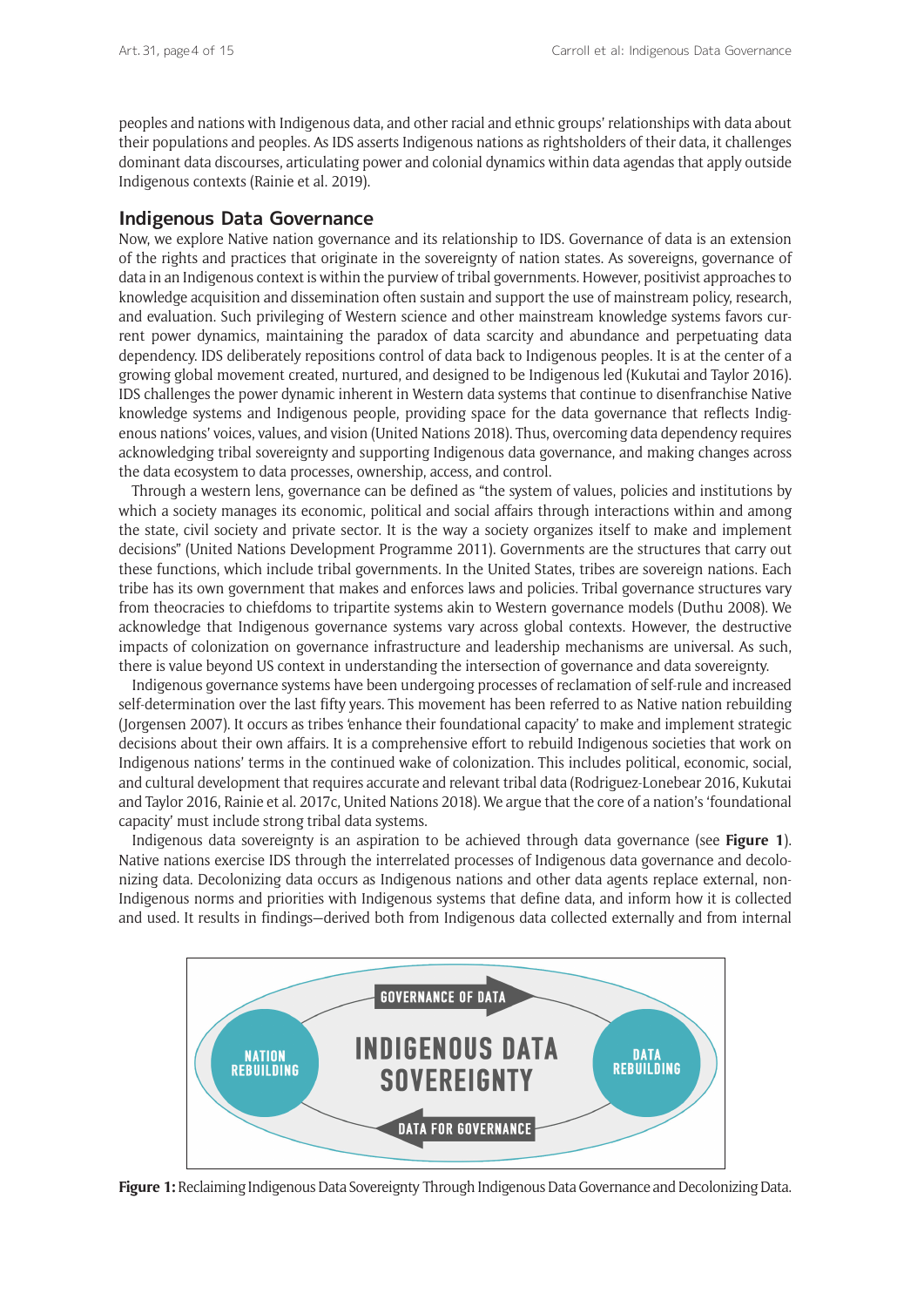data produced by Indigenous nations—that reflect the understandings of those peoples. Indigenous data governance is the act of harnessing tribal cultures, values, principles, and mechanisms—Indigenous ways of knowing and doing—and applying them to the management and control of an Indigenous nation's data ecosystem (Rainie et al. 2017b, Walter et al. 2018). "Indigenous data governance is decision making. It is the power to decide how and when Indigenous data are gathered, analysed, accessed and used" (Walter et al. 2018, p. 3).

The processes of decolonizing data and reclaiming Indigenous data governance seen in **Figure 1** are not linear nor are they purely parallel. As technology advances, data are decolonized, new data are created, and changes in tribal government activities occur, the process will continue to evolve and the need for new Indigenous mechanisms of data governance that honor and protect data arise. This process of decolonizing data and the mechanisms of Indigenous data governance will be continuously revisited, revised, and remembered (in the case of traditional cultural methods of data governance). The extent to which Indigenous nations are engaging in these processes varies as we describe later in the paper.

## **Data Governance and Nation Rebuilding**

Like other nation states, tribal governments carry out the multitude of tasks that comprise governance (Cornell et al. 2004). Key among these tasks is making decisions about one's citizens, communities, and resources; doing so requires data. Indigenous data sovereignty epitomizes the connections among Indigenous data, data governance, and Native nation rebuilding (see **Figure 2**) (Rainie et al. 2017b). Tribes need accurate, relevant, and timely data for policy and decision-making; that is, data for governance (Smith 2016). Tribes also need mechanisms to honor, protect, and control their information both internally and externally; that is, governance of data. As tribes rebuild their governance institutions, they increase their capability to govern their data, which in turn, facilitates stronger evidence-based decision-making. Indigenous data governance can thus be described as a reciprocal relationship between data for governance and governance of data. The first is a matter of quality, relevance, and access: can Native nations obtain the data they need for governance? The second is a matter of ownership and control: can Native nations manage, protect, and use that data? Tribal sovereignty and IDS sit at the center of this relationship.

## **Data for Governance**

Data for governance is a central need and, therefore, investment of most nation states. In the United States, for example, the decennial census is arguably the premier source of data for governance among federal, state, and local governments. The US Census is the largest peacetime mobilization that the government undertakes (Thompson 2015). The data generated from this \$13 billion operation are used to, among other things, calculate political apportionment, disperse billions of dollars in federal funding, and plan the nation's economic and social development portfolios.

Data for governance raises the question: what data do nations need to govern effectively? Often, the data to which tribes have access are not relevant nor accurate for their governance needs (Rodriguez-Lonebear 2016, Rainie et al. 2017c). For example, the US Census notoriously undercounts American Indian and Alaska Native peoples, particularly those living on tribal lands (Lujan 2014). American Indians and Alaska Native peoples experienced the highest undercount (4.9%) of any racial or ethnic population in the 2010 Census (US Census 2012). Further, the US Census captures self-identification, which is not the same thing as tribal citizenship. As nations and polities, tribes have defined citizenship criteria. Not all people who self-identify as American Indian or Alaska Native are citizens of a tribe. Thus, the value of the US Census as an accurate and relevant count of tribal populations for Native nation governance is questionable.



**Figure 2:** Data and Governance: The Interdependence of Nation Rebuilding and Data Rebuilding.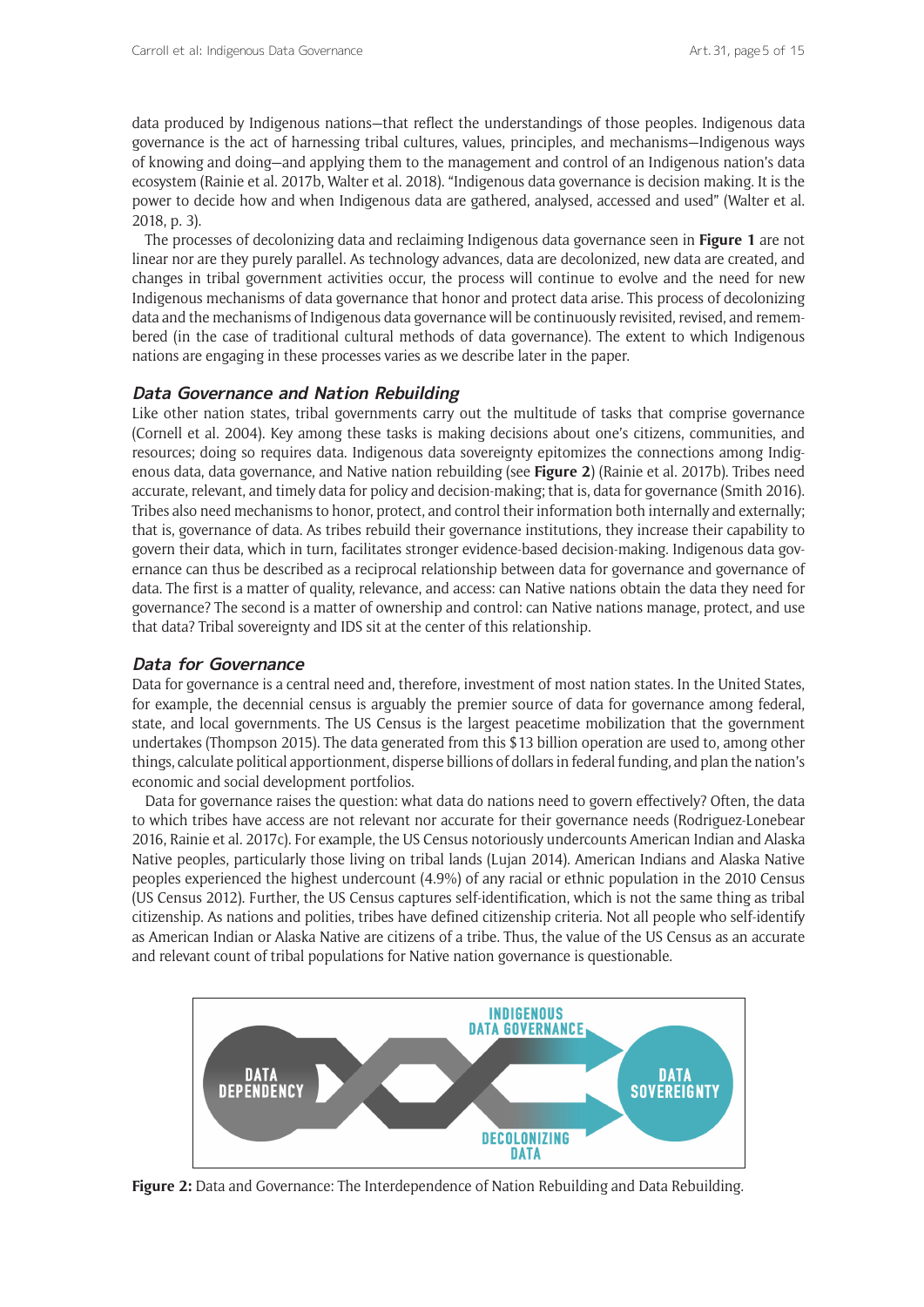A population census is not the only source of data for governance. Administrative data collected through routine government interactions, including voting, obtaining a driver's license, paying taxes, and accessing federal services are another powerful source for governance, as are survey and other research data. However, equal access to these data and linkage with existing data held by Native nations are not guaranteed. Native nations do not have ready access to the data collected by external agents about their citizens, lands, and resources (Rodriguez-Lonebear 2016, Rainie et al. 2017c, Walter 2016). Disparate access is compounded by the limited capability of many Native nations to build their own data systems that support governance. The underlying power structures enabling or inhibiting data development, data legitimization, and data access leads us to the importance of governance of data.

## **Governance of Data**

The mainstream discussion of data governance, to date, has largely encompassed corporate data governance, where data governance serves corporate goals of efficiency and profit (Khatri and Brown 2010). Public entities have reconfigured corporate data governance to reflect their values—policy and service improvements, cost reduction, and ensuring and easing compliance (Bruhn 2014). Data governance in the Indigenous world, however, serves a different set of goals. IDG is about the people—arguably a nation's most valuable resource—and purpose. In addition to governing data with the intent to use the data for decision-making, Indigenous peoples' steward data in order to protect their cultural knowledge and sustain their way of life for past, present, and future generations (Smith 2016). Therefore, instead of aligning with corporate values, IDG aligns with Indigenous communities' core values; reciprocity and stewardship are higher priority than efficiency and economic growth.

Within Indigenous data governance efforts, the control of data plays a critical role in exercising IDS. Opportunities exist along a spectrum of data governance models in which tribes can exert increasing levels of control: 1) zero to low control in data commons scenarios, such as open data sets required by federal funders; 2) equal control in partnerships; and 3) full control over proprietary data, such as tribal enrollment records (Bruhn 2014).

While tribes may ultimately have little control over data generated by large corporations who wield data hierarchies (e.g., Facebook, Amazon), they can strive to exert control in scenarios where no or low control might have been presumed. For instance, the National Institutes of Health (2014) requires all genomic data generated by NIH funded research projects to be deidentified and submitted for inclusion in a secondary data set. However, if tribal laws or policies require a tribe to retain ownership of all data generated by research projects, then tribes can request to have those data exempted from broad data sharing, including submission to federal secondary databases. This is a clear example how tribal control of data via Indigenous data governance mechanisms—tribal laws and policies regarding data—can influence the way others (e.g., researchers and the federal government) interact with tribal data.

Open data, big data, and broad data sharing all create challenges to Indigenous nations' control of their data ecosystems. These data trends and others sit at the nexus of issues around colonization, bias, and lack of knowledge about Indigenous rights. Data communities often view these challenges in binaries: data are open or not, data are useful or not, and data are included in data sets or not. For Indigenous peoples, the risks and benefits exist at both ends of the binary. If Indigenous data are not included in large datasets, such as genomics metadata, then Indigenous peoples will be invisible and may not realize the benefits of emerging health technologies and advances. On the other hand, if data about Indigenous peoples in big data and open data are used without guiding rights and interests frameworks, Indigenous peoples risk representation that reflects the bias in existing data ecosystems. IDS as operationalized through IDG provides a framework and mechanisms for protecting Indigenous rights with respect to data and promoting ethical use of data for development according to Indigenous values and interests. Solutions require engagement with Indigenous peoples and the use of IDG principles by others when stewarding Indigenous data (Smith 2016, Rainie et al. 2019, Garrison et al. 2019).

Tribal data governance faces challenges other than control. Indigenous nations encounter data capability, capacity, and funding shortfalls, resulting in limited resources for governing data. Such resource constraints complicate tribal decisions about data governance, including what data to control, whether to exert authority over that data, how to manage and protect the data, and how to use it. However, evaluating the likelihood of gaining control over the data, the sensitivity of the data, and the accessibility of data can assist tribes in deciding when to utilize limited resources in order to govern data (Hudson et al. 2018). For example, the Māori Te Mana o te Raraunga Framework from Aotearoa/New Zealand provides a guide for determining data governance methods and levels of control/accessibility in order to ensure trusted use of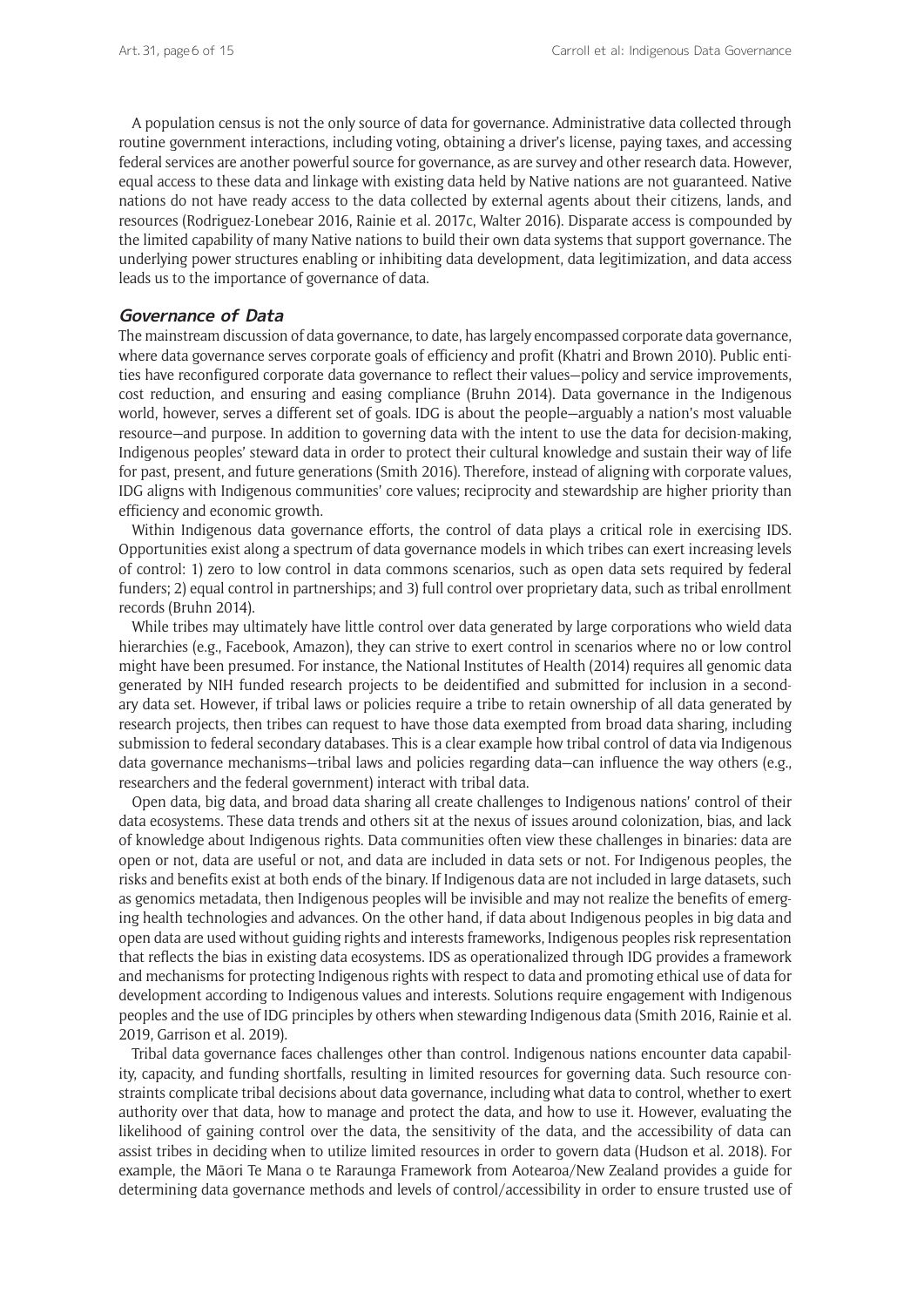secondary data (Hudson et al. 2018). Data determined as highly sensitive via this framework require active approaches to data governance through Māori control of data or partnerships with Māori to control data; moderately sensitive data might demand less active data governance and looser control such as consultation with or notification of Māori when data are used. Further, Māori may choose low or no control data governance mechanisms such as data commons or open data for data that are deemed not sensitive.

Relationships are also at the core of IDG (Smith 2016). Indigenous peoples and nations are more than mere stakeholders (Banerjee 2003); as sovereign polities, they are *rightsholders* with the right to govern data about their peoples, lands, and resources, choosing what when, how, and how much control to exert. That right is the fundamental difference in the relationship between Indigenous peoples and non-Indigenous stakeholders with regard to Indigenous data (Banerjee 2003, Rainie et al. 2019).

IDG has implications for how tribes internally govern their data and their influence over how others steward data about tribes, their peoples, lands, and resources. Exercising the right to IDS and implementing effective IDG occurs within a larger data ecosystem in which other governments, corporations, and entities also control tribes' data. Many Indigenous and non-Indigenous organizations steward Indigenous nations' data. Indigenous stakeholders include Indigenous-led or serving organizations and IDS networks. For example, Indigenous organizations such as urban Indigenous organizations and other Native-serving nonprofits collect and store data about their participants. Non-Indigenous stakeholders include nation-states and other governments, researchers, and NGOs. Stakeholders have interests in Indigenous data and at times govern or steward Indigenous data, but they do not have the inherent sovereign right to govern and choose when and how to control that data. Tribes establishing and maintaining relationships with these stakeholders is a critical aspect of IDG. IDS also necessitates these stakeholders to incorporate tribal principles into their own data governance practices.

## **Strategies for Indigenous Data Governance**

In the continuous pursuit of Indigenous data sovereignty, Native nations are actively moving away from data dependency—the state of depending on other entities to provide data about the tribe and its peoples, communities, and resources (see **Figure 1**). Existing research has demonstrated that positive outcomes are evident in the cases where repositioning Indigenous control over data, knowledge, and information has occurred (Rainie et al. 2017c, Rodriguez-Lonebear 2016, Berry 2009, Champagne 2012, Cornell and Kalt 2007, Cross et al. 2004, Edwards et al. 2009, Galloway 1995, Harvard Project on American Indian Economic Development 2006, Krepps and Caves 1994, Wakeling et al. 2001). Strategies to reclaim and decolonize tribal data systems include, rebuilding community trust in research, improving data accuracy and quality, promoting Indigenous methodologies and epistemologies, developing local capability, supporting selfdetermination, and producing meaningful and relevant data for decision making (Rainie et al. 2017c). Next, we share results of a systematic search of Indigenous data governance strategies and efforts that Native Nations and others in the US are undertaking as they exercise IDS and decolonize data.

## **Tribal Case Studies**

Within the last five years, there has been increased awareness of IDS and a growing number of tribes exercising IDG (Rodriguez-Lonebear 2016, Rainie et al. 2017c, NCAIPRC 2017, NCAI 2018). The recent interest may be associated with growth in funding for data intensive projects, particularly in the age of big data and open data. So too could it correspond with an increased demand for better data as voiced by tribal leaders, Indigenous researchers, and community stakeholders (Rodriguez-Lonebear 2016, Rainie et al. 2017c). Tribes have also sought data that align with their values and vision, such as empowering families and improving health and wellbeing. To facilitate these pursuits, many tribes have either developed or adapted data governance mechanisms. In this section, we present the efforts of several tribes that engaged in tribal data governance. We also examine specific mechanisms that influence the governance and stewardship of Indigenous data by Native nations and non-Indigenous entities.

## National Congress of American Indians Tribal Data Capacity Project

In 2014, the National Congress of American Indians Policy Research Center coordinated a pilot project to build tribal data capacity with five tribes across the country (NCAIPRC, 2017). Each tribe undertook a unique data project that supported their governance efforts. These projects included tribal population censuses, a "data gap" needs assessment, and a tribal version of the Behavioral Risk Factor Surveillance System household survey. The key recommendations from these five tribal data projects, as reported by the National Congress of American Indians, primarily target the federal government: more federal investment to support tribal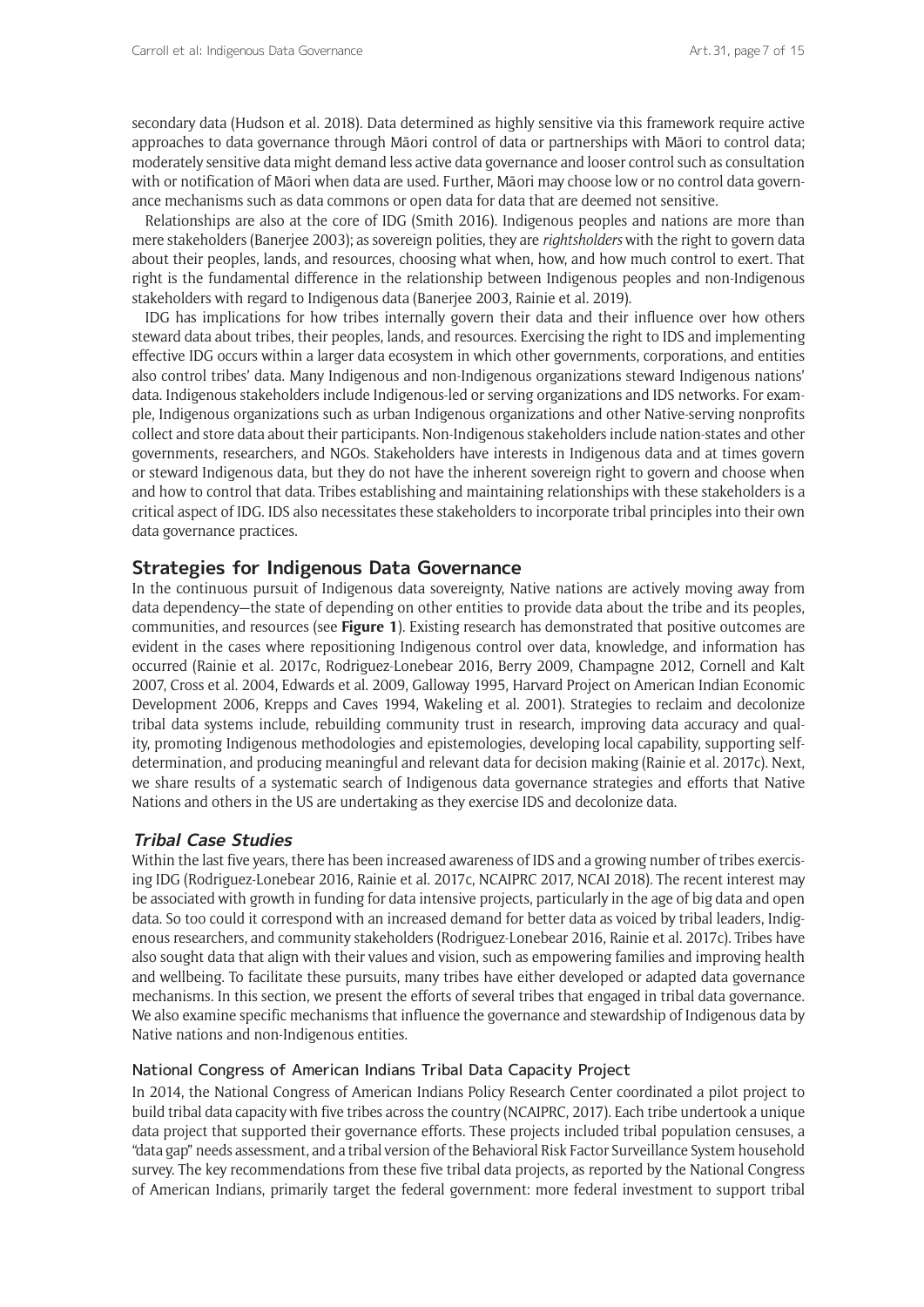data collection, analysis, and management; tribal authority to integrate federal program funds for comprehensive and streamlined data collection and management efforts; partnerships between federal agencies and tribes to achieve shared data aims; and intertribal forums to encourage the exchange of tribal data best practices. In addition to these overall recommendations, the governance mechanisms that these tribal nations deployed to successfully complete their projects are critical to examine as tribal nations increasingly turn to each other for guidance to advance IDS.

For example, the Pueblo of Laguna was the only tribe of the five to plan and execute their own census or survey (as opposed to hiring external consultants) (NCAIPRC, 2017). The Pueblo engaged in a unique partnership agreement with the University of New Mexico to develop a proprietary software program used by the tribe's census enumerators. This is an example of an effective data governance mechanism that secures external expertise to develop cutting edge technology on tribal terms with tribal money (i.e. grant money obtained by the tribe) for tribal purposes. Their software was effective in achieving a high census response rate across their reservation. Notably, the software remains the property of the tribe and can be used for future data collections.

## Swinomish Tribe Climate Change Initiative

The Swinomish Tribe in Washington illustrates another case of tribal data governance through their Swinomish Climate Change Initiative (Swinomish Climate Change Initiative undated, Donatuto et al. 2014). Since 2007, after a Proclamation by the Swinomish Indian Senate, the tribe has been studying the effects of climate change on their reservation. In 2014, the tribe engaged in a pilot study to evaluate climate change impacts along their shorelines and on the health of their people. The tribe examined key community health concerns and projected impacts to habitat and shoreline archaeological sites. By testing existing indicators of community health, they identified which ones were most relevant to their communities and proposed alternatives to the ones that were less relevant. In this case, the Swinomish tribe engaged in a formal partnership agreement with another Native nation, as well as with non-tribal researchers. This agreement and the decision-making processes and protocols that followed are effective governance mechanisms because both Native nations agreed that they retain complete ownership over their respective data and that data would not be used in analyses or released without prior review and approval by that tribe's leadership. The tribes also are named as co-authors in all related publications (as opposed to an individual tribal leader or staff member), which is another means by which tribes can exercise control over the dissemination of research findings on their terms in academic and scientific fora.

#### Tribal Codes and Review: Navajo Nation Human Research Review Board

Tribal legislation and tribal research bodies, such as tribal institutional review boards, are governance mechanisms that wield some measure of influence over governance of Indigenous data. They do so by controlling access to research about tribal peoples, resources, and cultures, as well as by controlling research taking place on tribal lands. An example of an effective tribal research code is the Navajo Nation Human Research Review Board (NNHRRB). The Board has functioned to regulate, monitor, and control research within the Navajo Nation since 1996 (Navajo Nation 2009). A core element of the NNHRRB's 12-step approval process is extensive engagement with community partners. Further, all data must be turned over to the Navajo Nation at the conclusion of the project.

#### **Non-tribal Case Studies**

While data governance by tribes for tribes is advancing across Indian Country, a less developed area of Indigenous data governance asks: how can Native nations influence *external* governance and stewardship of Indigenous data? Answering this question requires discussion at the intersection of IDG, western legal frameworks, and corporate systems of management.

#### Federal Law

One of the most compelling, albeit elusive, mechanisms is the law. Federal laws like the Native American Graves Protection and Repatriation Action of 1990 (NAGPRA) provide a strong legal mechanism requiring external institutions that receive federal funding to return possession and control of precious tribal data: cultural items, including human remains, funerary objects, and other sacred objects unlawfully obtained from Native American homelands. Penalties for non-compliance are steep—up to 12 months of prison time and a \$100,000 fine. Since NAGPRA's passage, nearly 60,000 individual human remains and over 1.7 million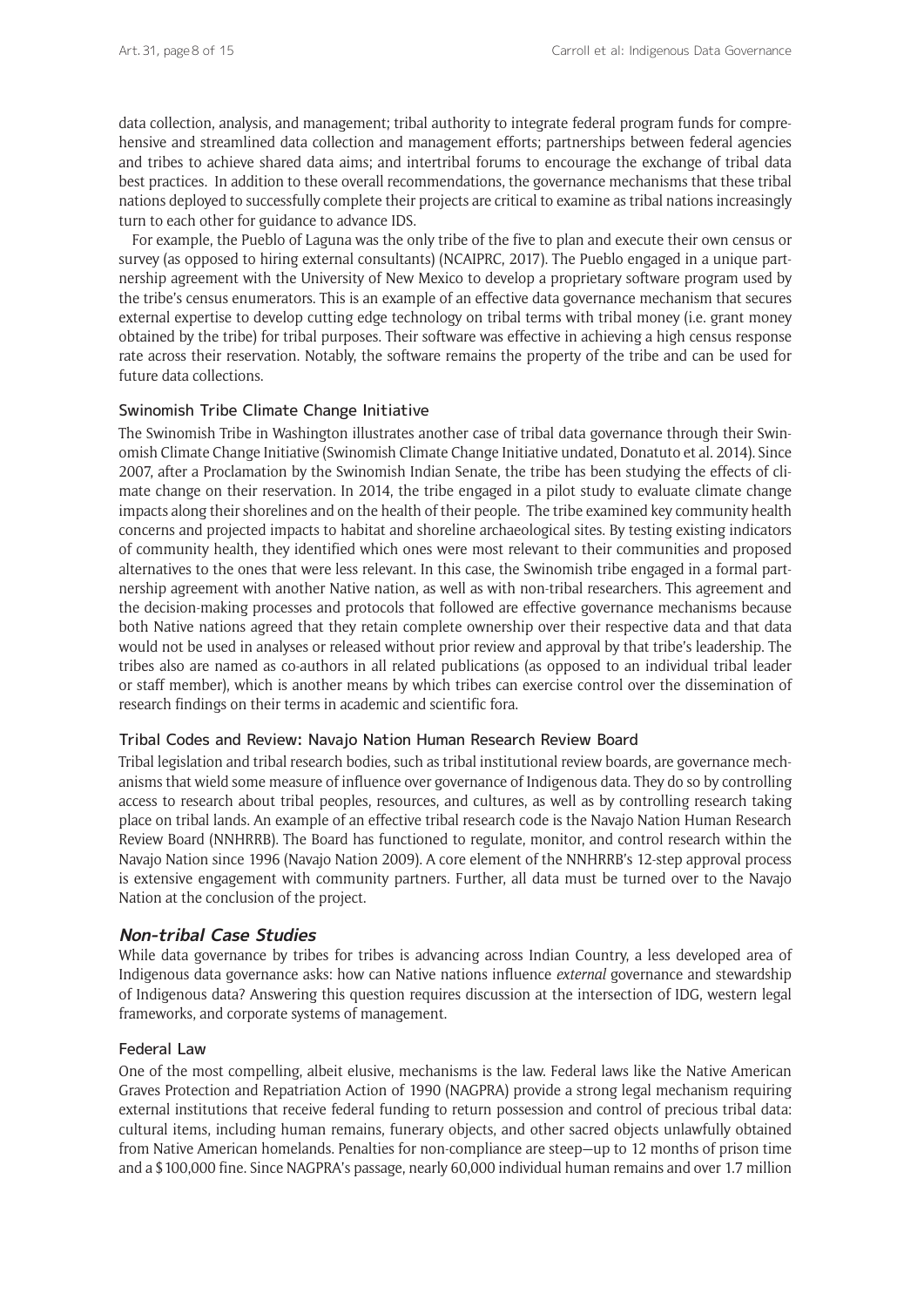funerary objects have been repatriated to Indigenous communities (National Park Service 2018). By these accounts, NAGPRA is an effective data governance mechanism; yet NAGPRA took nearly twenty years to become law, and there have been few pieces of legislation since with the same sweeping mandate for compliance by non-Indigenous entities with respect to Indigenous data.

## Guides and Guidelines

Other governance mechanisms are more administrative in nature, such as partnership agreements and the adoption of guiding principles and values, which are often catalyzed by an ethical impetus. For example, the School for Advanced Research developed a set of Museum and Community Collaboration Guidelines in partnership with Native and non-Native museum professionals, cultural leaders, and artists. The Guidelines offer principles for building successful collaborations between Indigenous communities and museums. Important considerations are addressed, such as following cultural protocols, being flexible, extending hospitality, ensuring appropriate compensation for expertise, and understanding that access to knowledge is not a universal right (The School for Advanced Research 2018). Similarly, the National Congress of American Indians (2012) developed a guide for doing research in tribal communities entitled, "Walk Softly, Listen Carefully: Building Research Relationships with Tribal Communities." This guide can be considered a road map of diverse strategies for doing meaningful and responsible research with tribes. It includes a set of core values in conducting research with tribes: "Indigenous knowledge is valid and valued; culture is always a part of research and thus research cannot be culturally neutral; responsible stewardship includes the task of learning how to interpret and understand data and research; tribes must exercise sovereignty when conducting research and managing data; and research must benefit Native people" (NCAIPRC and MSUCNHP 2012, p. 10).

## **Urban, Inter Tribal, and Supra-tribal Cases**

Indigenous organizations also have a critical role in promoting IDS and IDG. Located in metropolitan areas, embedded in Indian Country, or in key state or federal government hubs, Indigenous entities such as inter tribal organizations, urban Indian entities, and supra-tribal groups are uniquely positioned to advocate for IDG and IDS in spaces where external entities are often located.

## Urban Indian Health Institute

Urban organizations serve citizens of Native nations in diaspora (in addition to numerous other populations), and thus share a degree of common constituency with tribes. The Urban Indian Health Institute (UIHI) is an organization that actively partners with Native nations to decolonize data and improve health outcomes for American Indians and Alaska Natives living in metropolitan areas. UIHI's Data Dashboard uses national surveillance data to visualize health disparities across a range of indicators (UIHI 2018). In addition to providing needed information on Urban Indians, the UIHI's Data Dashboard is an example of a tool that Native Nations may wish to pursue to advance data governance at the tribal level.

## Albuquerque Area Southwest Tribal Epidemiology Center

The Albuquerque Indian Health Board's Albuquerque Area Southwest Tribal Epidemiology Center is an example of an entity decolonizing data and pursuing IDG partnerships between a non-profit and tribes. Guided by a board comprised of tribal leaders, the Center uses Indigenous quantitative methodologies aligned with IDS to develop Indigenous data collection instruments, support Native nations in improving data used to make funding decisions, and "serve as translators and intermediaries between community and non-Native partners" (Walter and Suina 2018).

## National Congress of American Indians

Finally, in June 2018, the National Congress of American Indians, the largest tribal membership organization in the US, passed a resolution (KAN-18-011) in "Support of US Indigenous Data Sovereignty and Inclusion of Tribes in the Development of Tribal Data Governance Principles" (NCAI 2018). This is the first collective action and statement in the US to "support the efforts of tribes to exercise Indigenous data sovereignty and governance, the efforts to advocate for and provide research on Indigenous data sovereignty, and support the inclusion of tribes in the development of any broad principles of tribal data sovereignty and/ or governance" (NCAI 2018, p. 1). The resolution sets the initial agenda for both pantribal and Native nation movement toward IDS via IDG.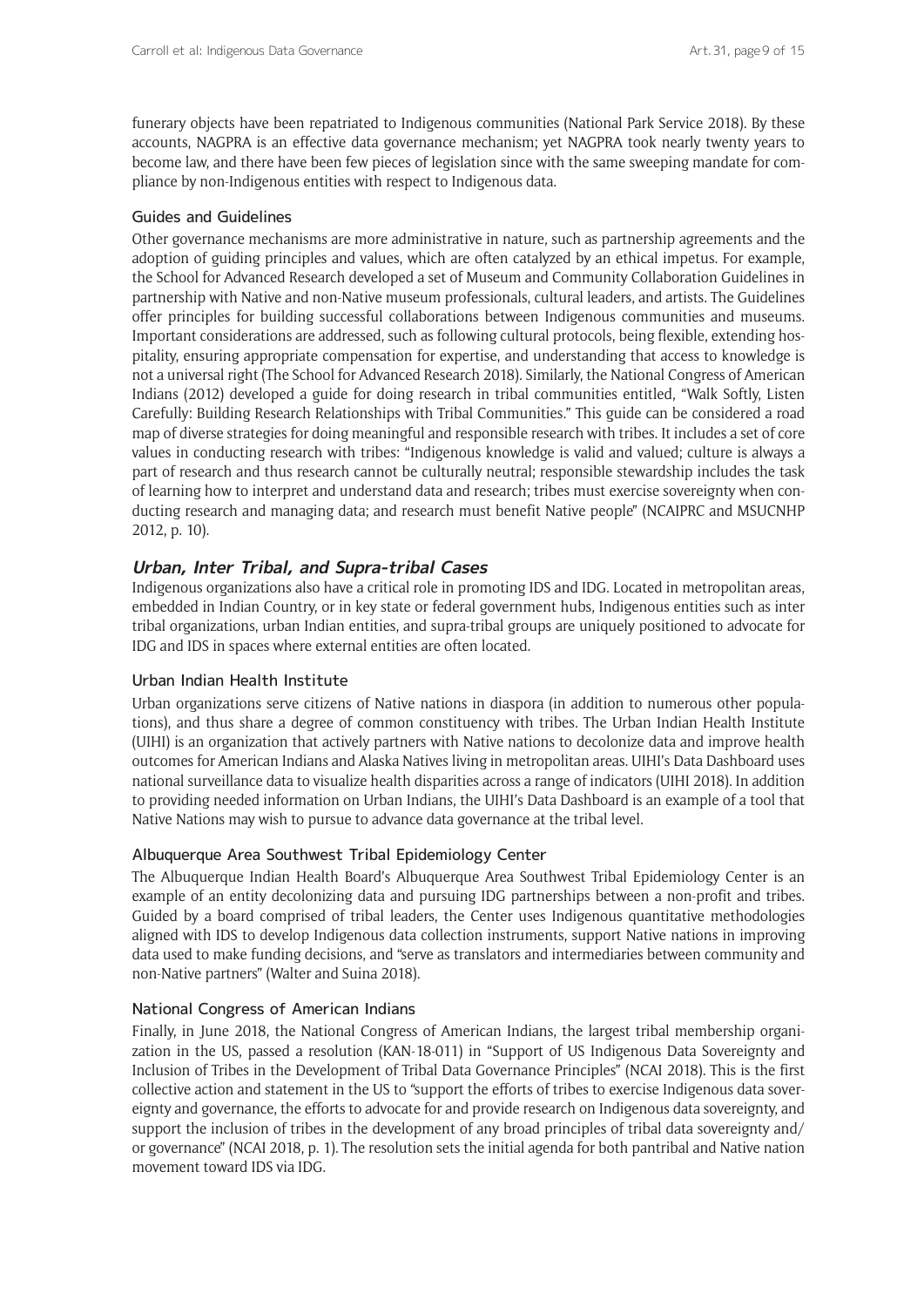## **International Indigenous Data Sovereignty Efforts**

The international sharing of information and action around IDS is a critical pathway towards supporting IDG and decolonizing data. Such sharing requires a degree of goodwill and buy-in, especially for Indigenous peoples for whom the 'sharing' of data often looks much more like 'taking" (Rodriguez-Lonebear 2016). The sharing of ideas, actions, and best practices for reclaiming and decolonizing data is occurring in the United States and elsewhere, particularly in Canada and Australasia (Rodriguez-Lonebear 2016; Rainie et al. 2017c, Kukutai and Taylor 2016, BCFNDGI 2018, FNIGC 2018, Nickerson 2018). However, it has not happened organically; rather, a persistent community of practice has been steering the course. The establishment of an Indigenous Data Sovereignty Interest Group through the Research Data Alliance (RDA IDS Group; [rd-alliance.org\)](http://rd-alliance.org) has provided a mechanism for in-person sharing, interaction with mainstream data users, and expansion to other global geographies, which has proven to be most effective in this context.

Currently three nation-state based Indigenous data sovereignty networks exist: Te Mana Raraunga, the Māori Data Sovereignty Network in Aotearoa/New Zealand ([temanararaunga.maori.nz\)](http://temanararaunga.maori.nz) formed in late 2015; co-authors Stephanie Russo Carroll and Desi Rodriguez-Lonebear launched the United States Indigenous Data Sovereignty Network (USIDSN; [usindigenousdata.arizona.edu](http://usindigenousdata.arizona.edu)) in early 2016; and the Maiam nayri Wingara Aboriginal and Torres Strait Islander Data Sovereignty Collective in Australia [\(maiamnayriwingara.](http://maiamnayriwingara.org) [org](http://maiamnayriwingara.org)) emerged in 2017. Similar initiatives are underway elsewhere, and the First Nations Information Governance Center in Canada has been a leading voice for the right of Indigenous peoples in relation to their data for over two decades ([http://fnigc.ca/\)](http://fnigc.ca/).

The USIDSN developed relationships with the RDA in 2016. Carroll convened an invited IDS workshop at the RDA Plenary at International Data Week, Denver, Colorado in 2016. The following year, Rodriguez-Lonebear was awarded an RDA Fellowship. Through the merging of connections leveraged through the USIDSN's international relationships and with researchers at the RDA, the founders of the existing nationstate based networks joined to create the International Indigenous Data Sovereignty Interest Group at the Research Data Alliance (RDA IDS Group; [rd-alliance.org\)](http://rd-alliance.org). The group has convened at every RDA plenary since for a total of five RDA plenary sessions plus an International Data Week panel, which engaged over 100 participants. The RDA plenaries have facilitated the expansion of the IDS discussion beyond North America and Australasia to include Indigenous peoples in the Global South and Asia. In addition, the RDA IDS Group hosted a workshop at the RDA plenary at the International Data Week in Gaborne, Bostwana in late 2018. The workshop participants drafted broad, international principles for the governance of Indigenous data. The C.A.R.E. Principles of Indigenous Data Governance (collective benefit, authority to control, responsibility, ethics) are intended for adoption and implementation by international research and policy organizations in addition to and alongside the FAIR Principles (findable, accessible, interoperable, reusable) (Wilkinson et al. 2016).

## **Recommendations to Strengthen Indigenous Data Governance**

As these case studies demonstrate, Native nations are working toward Indigenous data sovereignty at various paces by implementing mechanisms of Indigenous data governance. In this process, tribes are developing principles of IDG, research protocols, research review boards, data sharing agreements, and data repositories. They also will continuously revisit, reuse, and revise these mechanisms, and others employed over millennia, to better achieve their goals. As the development of data governance principles and mechanisms expands, so too will opportunities for strengthening nation-to-nation relationships between Native nations and other governments, and between Indigenous and non-Indigenous stakeholders.

The following set of recommendations for the continued development of IDS and IDG is the product of two years of rightsholder and stakeholder engagement through the USIDSN and RDA. Rightsholders included tribes and Indigenous nations internationally. Stakeholders included Indigenous and non-Indigenous researchers, policy makers, data users, tribal leaders, and community activists. Specifically, we employed qualitative methods to analyze participant observation data from 27 gatherings in the United States and at RDA plenaries. Data included input on mechanisms for data governance, tribal data governance opportunities and challenges, and other stakeholders' roles in bolstering tribal data governance efforts. **Table 1** highlights recommendations. Tribal rightsholders must be involved in every recommended. To ensure equitable and beneficial outcomes, Indigenous peoples must have a decision-making role as policies, principles, and strategies are developed and when IDG mechanisms and infrastructure are established and implemented. **Table 1** also illustrates how recommended actions are not the sole purview of Indigenous peoples. Non-Indigenous entities also have a role in some of these efforts.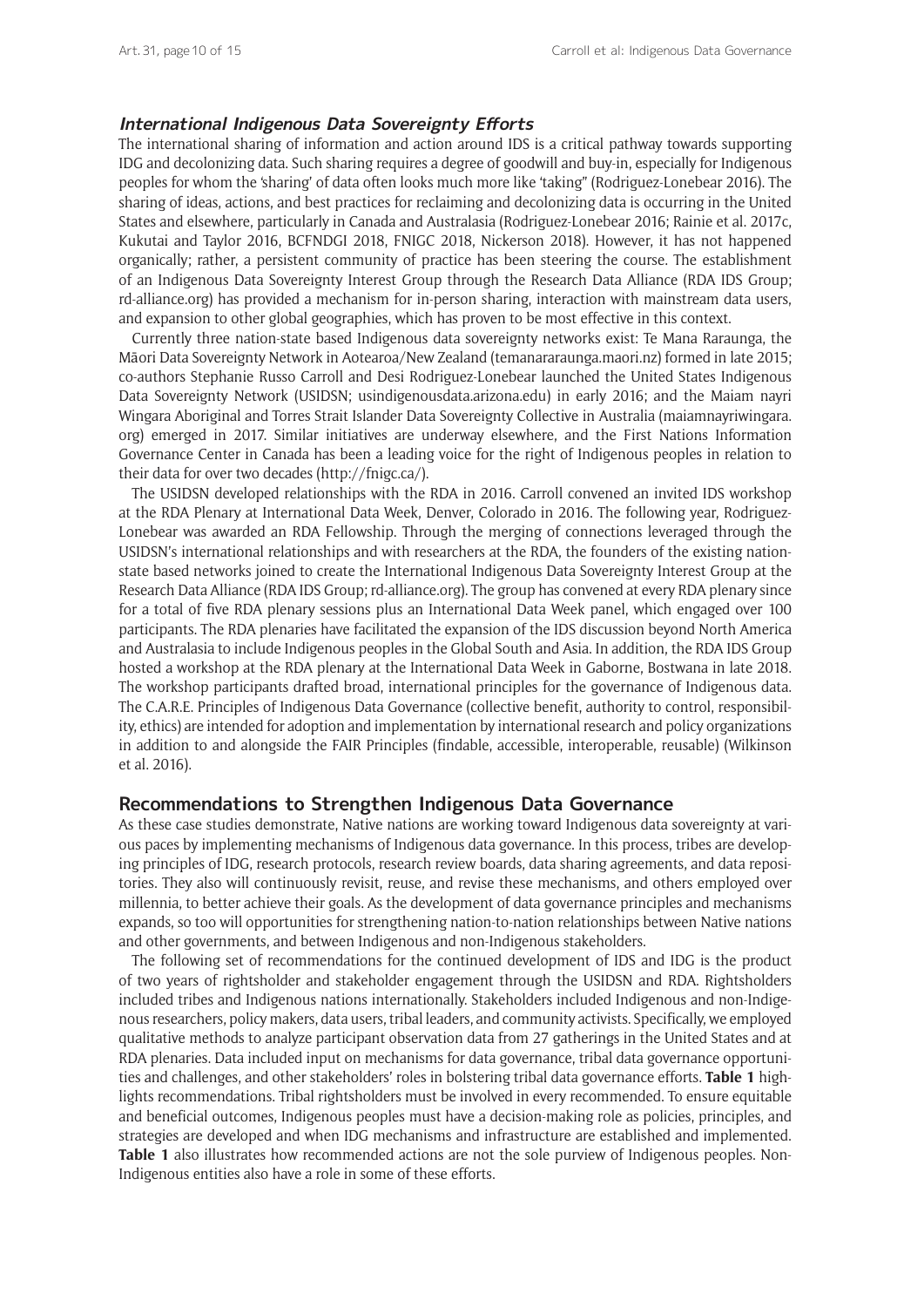#### **Table 1:** Means of Advancing Indigenous Data Sovereignty and Governance via Responsible Actors.

#### **Tribal Rightsholders**

**Develop** tribe-specific data governance principles

**Develop** tribe-specific data governance policies and procedures

**Generate** resources for Indigenous data governance by tribes

#### **Stakeholders**

**Acknowledge** Indigenous data sovereignty as a global objective

**Build** an Indigenous data sovereignty framework that specifies the relationships among data processes such as collection, storage, and analysis.

**Create** intertribal institutions dedicated to data leadership and building data infrastructure and support for tribes

**Develop** mechanisms to facilitate effective Indigenous data governance

**Establish** data governance mechanisms that non-tribal governments, organizations, corporations, and researchers can use to support Indigenous data sovereignty

**Explore** the complexities of individual and collective rights in relation to Indigenous data sovereignty

**Explore** the relationships among ethics, law, data governance in relation to Indigenous data sovereignty

**Grow** financial investment in Indigenous data infrastructure and capability

**Identify** common principles of Indigenous data governance

**Incorporate** Indigenous data sovereignty rights into all rightsholders' and stakeholders' data policies

**Promote** adoption and implementation of common principles of Indigenous data governance by tribes, governments, organizations, corporations, and researchers within the United States

**Recruit and Invest** in data warriors (Indigenous professionals and community members who are skilled at creating, collecting, and managing data)

**Share** strategies, resources, and best practices

**Strengthen** domestic and international Indigenous data sovereignty and Indigenous data governance connections among Native nations and Indigenous peoples

Tribal rightsholders can decide their level of engagement with every recommendation based on cultural fit, vision, capacity, and resources. As tribal resources and capacity grow, so could the degree of engagement. There are also identified areas of overlap where involvement from both Indigenous and non-Indigenous stakeholders is beneficial. For example, every Indigenous nation has established cultural protocols around songs, stories, and ceremonies, regardless of whether those protocols have been codified into contemporary law. Those protocols should be communicated and honored by all parties. These recommendations are meant to serve as a starting point. It should be noted that this is not an exhaustive list, and it will continue to grow as rightsholders and stakeholders develop and implement their IDG frameworks.

This list of recommendations is nonlinear; it is not meant to be a step-by-step process. Every Native nation engages with these issues to some degree, and there is no wrong place to begin nor any wrong place to focus attention and resources. Some Native nations have identified specific areas to advance internally within the tribe, and they have deployed their resources accordingly. Other Native nations have chosen to partner with external Indigenous or non-Indigenous stakeholders to identify potential funding sources, develop their capacity, and build their IDG framework.

## **Conclusion**

Reclaiming Indigenous data sovereignty is a journey, not a destination. The journey will look different for each Native Nation as they identify their respective data needs and then determine how they can best meet those needs. Tribes will use many different mechanisms on their journey, just like one may take different modes of transportation, double back, and pick up various passengers along the way. Central to Indigenous data sovereignty, however, is that Native Nations always remain in the driver's seat. Indigenous data governance and Indigenous data sovereignty are integral to rebuilding strong Native Nations. As tribes grow their data systems and expand their reach to external entities, financial support and technical expertise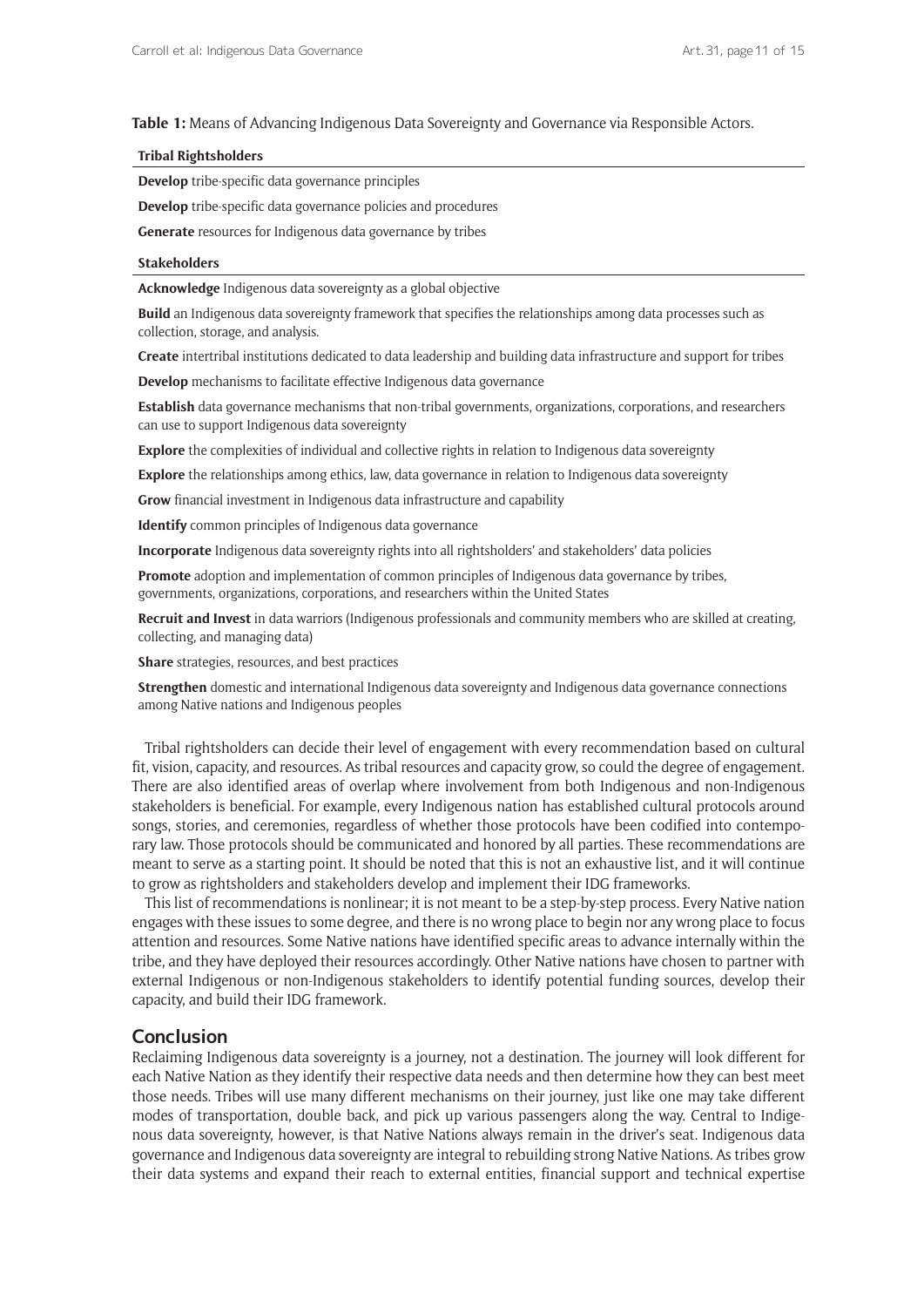become even more critical to the mission. Without investment in people and infrastructure, Indigenous data governance is unlikely to be fully realized. This brings us back to the value of people and relationships. At its core, practicing Indigenous data governance is about being a good ancestor, partnering with other data stewards, and ensuring data-driven futures by Indigenous peoples for Indigenous peoples.

Operationalizing the recommendations requires investments by tribes, other governments, foundations, and other funders to support tribes in growing their own data capacity and capability, including hard infrastructure (e.g., servers) and soft infrastrucure (e.g., people and networks); codes, policies, and procedures; and strengthening relationships toward Indigenous led data governance. Next steps include the release of the C.A.R.E. Principles of Indigenous Data Governance, increased regional and issue-focused meetings to advance the Indigneous data governance agenda in the US, and the creation of US-based principles of Indigeous data governance.

Finally, and most importantly, approaches to enhance Indigenous data governance must recognize and promote sovereignty; lead with Indigenous core values; include dialogue comprised of multiple ways of knowing; utilize and support exiting tribal data governance protocols and procedures; engage and promote Indigenous scholarship; and conduct data science in service to communities. Fundamentally, enhancing Indigenous data governance efforts toward Indigenous data sovereignty require a commitment to changing the current power dynamics in open data, big data, data systems, and data science. We must make the invisible, visible by including and listening to Indigenous peoples and nations in data decisions and discussions that affect them, such as federal advisory committees, data science principles implementations (e.g., FAIR), and the creation of policies for open data, open science, and secondary data use.

## **Acknowledgements**

This paper began as two policy briefs: Rainie et al. 2017a, Rainie et al. 2017b. The authors gratefully acknowledge the tribal leaders, scholars, and others who particpated in the Indigneous data sovereignty gatherings in the US and at the Research Data Alliance. Also, thank you to the US Indigenous Data Sovereingty Network, the Te Mana Raraunga Māori Data Sovereignty Network, and the Miaim nayri Wingara Aboriginal and Torres Straight Islander Data Sovereignty Collective. We acknowledge the Indigenous leaders and scholars at the heart of the Indigenous datas sovereingty efforts in the US and internationally. The authors gratefully acknowledge the the Morris K. Udall and Stewart L. Udall Foundation for their financial support. This paper uses Indigenous nation, Native nation, and tribe interchangeably to refer to sovereign, political collectives of Indigenous peoples.

## **Competing Interests**

The authors have no competing interests to declare.

#### **References**

- **Banerjee, SB.** 2003. The Practice of Stakeholder Colonialism: National Interest and Colonial Discourses in the Management of Indigenous Stakeholders. New York: Palgrave Macmillan. DOI: [https://doi.](https://doi.org/10.1057/9781403982292_11) [org/10.1057/9781403982292\\_11](https://doi.org/10.1057/9781403982292_11)
- **Berry, A.** 2009. Two forests under the big sky: Tribal v. federal management, *PERC Policy Series No. 45*. Available at <http://www.perc.org/articles/article1174.php>.
- **British Columbia First Nation's Data Governance Initiative.** 2018. British Columbia First Nation's Data Governance Initiative. Available at<http://www.bcfndgi.com/> [Last accessed 23 August 2018].
- **Bruhn, J.** 2014. Identifying Useful Approaches to the Governance of Indigenous Data. *The International Indigenous Policy Journal*, 5(2). Retrieved from: <http://ir.lib.uwo.ca/iipj/vol5/iss2/5>. DOI: [https://doi.](https://doi.org/10.18584/iipj.2014.5.2.5) [org/10.18584/iipj.2014.5.2.5](https://doi.org/10.18584/iipj.2014.5.2.5)
- **Cajete, G.** 2000. Native Science: Natural Laws of Interdependence. Santa Fe, NM: Clear Light Publishers.
- **Champagne, D.** 2012. Captured justice: Native Nations and Public Law 280. Durham, NC: Carolina Academic Press.
- **Cornell, S, Curtis, C** and **Jorgensen, M.** 2004. The Concept of Governance and its Implications for First Nations. February 2004. Available at [https://hpaied.org/sites/default/files/publications/The%20Con](https://hpaied.org/sites/default/files/publications/The%20Concept%20of%20Governance%20and%20its%20Implications%20for%20First%20Nations.pdf)[cept%20of%20Governance%20and%20its%20Implications%20for%20First%20Nations.pdf](https://hpaied.org/sites/default/files/publications/The%20Concept%20of%20Governance%20and%20its%20Implications%20for%20First%20Nations.pdf) [Last date accessed 30 August 2018].
- **Cornell, S** and **Kalt, J.** 2007. Two approaches to the development of Native Nations: One works, the other doesn't. In: Jorgensen, M (ed.), *Rebuilding Native nations*, pp. 1–33. Tucson, AZ: University of Arizona Press.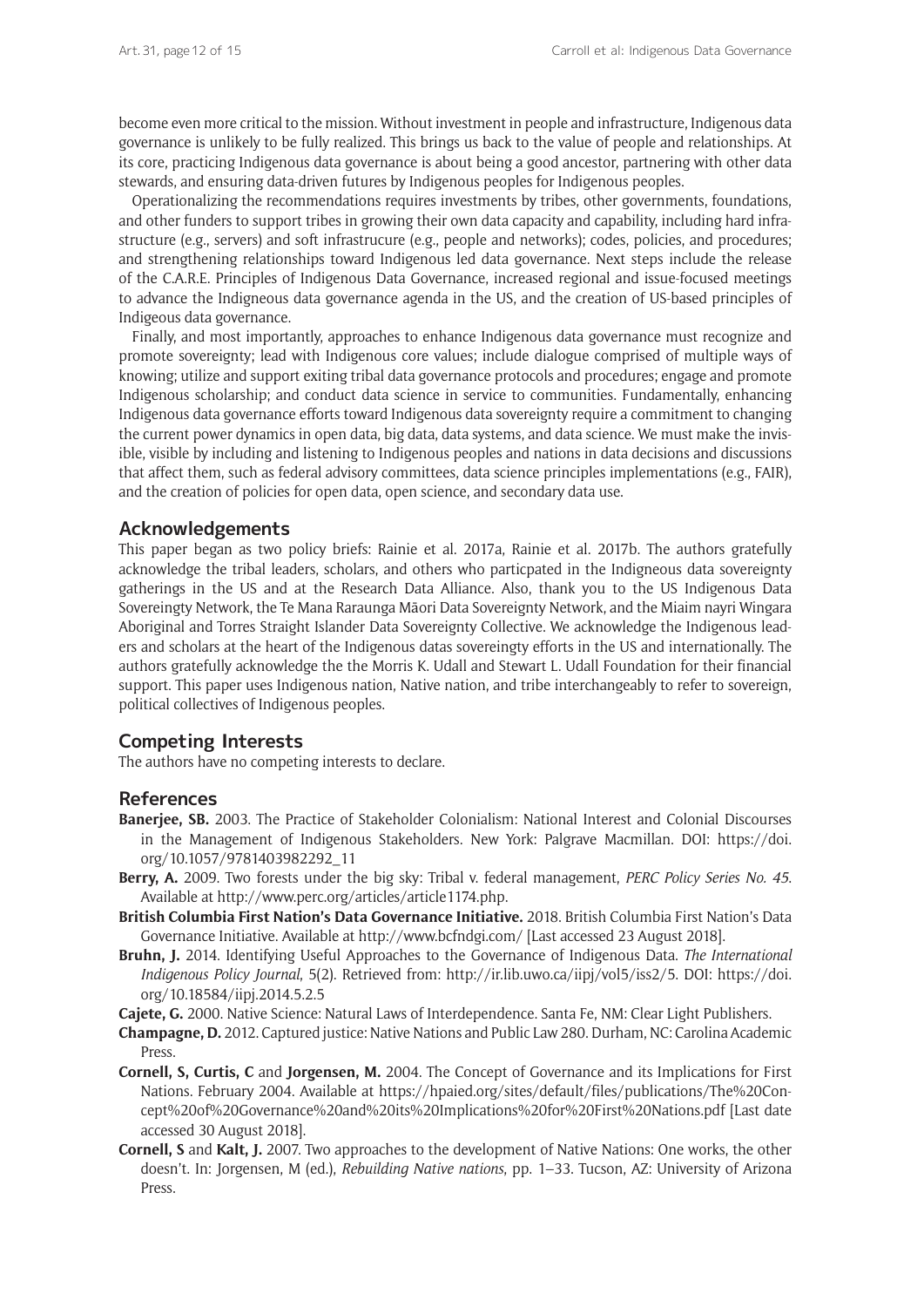- **Cross, T, Fox, K, Becker-Green, J, Smith, J** and **Willeto, AAA.** 2004. Case studies in tribal data collection and use. Seattle, WA: National Indian Child Welfare Association.
- **Davis, M.** 2016. Data and the United Nations Declaration on the Rights of Indigenous Peoples. In: Kukutai, T and Taylor, J (eds.). DOI: https://doi.org/10.22459/CAEPR38.11.2016.02
- **De Beer, J.** 2016. Ownership and Open Data: Governance Options for Agriculture and Nutrition. Oxfordshire: GODAN – Global Open Data for Agriculture and Nutrition. Available at [http://www.godan.info/sites/](http://www.godan.info/sites/default/files/documents/Godan_Ownership_of_Open_Data_Publication_lowres.pdf) [default/files/documents/Godan\\_Ownership\\_of\\_Open\\_Data\\_Publication\\_lowres.pdf.](http://www.godan.info/sites/default/files/documents/Godan_Ownership_of_Open_Data_Publication_lowres.pdf)
- **Deloria, V, Jr** and **Lytle, CM.** 1983. American Indians, American Justice Introduction. Austin, TX: University of Texas Press.
- **de Sousa Santos, B.** 2007. Beyond abyssal thinking: From global lines to ecologies of knowledge. *Eurozine*, 33: 45–89.
- **Donatuto, J, Grossman, E, Konovsky, J, Grossman, S** and **Campbell, L.** 2014. Indigenous Community Health and Climate Change: Integrating Biophysical and Social Science Indicators. *Coastal Management*, 42(4): 355–373. DOI: <https://doi.org/10.1080/08920753.2014.923140>
- **Duthu, NB.** 2008. American Indians and the Law. London: Penguin Publishing Group. ISBN 978-1-101- 15791-6.
- **Edwards, K, Morris, P** and **Red Thunder, S.** 2009. Exercising sovereignty and expanding economic opportunity through tribal land management. Available at [http://www.issuelab.org/resources/2938/2938.](http://www.issuelab.org/resources/2938/2938.pdf) [pdf](http://www.issuelab.org/resources/2938/2938.pdf) [Last date accessed 28 August 2018].
- **Federal Register.** 2019. Indian Entities Recognized and Eligible To Receive Services From the United States Bureau of Indian Affairs, Washington DC.
- **First Nation's Information Governance Centre.** 2018. First Nation's Information Governance Centre. Available at<https://fnigc.ca/>[Last date accessed 23 August 2018].
- **Galloway, WC.** 1995. Tribal water quality standards under the Clean Water Act: Protecting traditional cultural uses. *Washington Law Review*, 70: 177.
- **Garrison, N, Hudson, M, Ballantine, L, Garba, I, Martinez, A, Taualii, M, Arbour, L, Caron, NR** and **Rainie, SC.** 2019. "Genomic Research through an Indigenous Lens: Understanding the Expectations." *Annual Review of Genomics and Human Genetics Volume* 20. DOI: [https://doi.org/10.1146/annurev](https://doi.org/10.1146/annurev-genom-083118-015434)[genom-083118-015434](https://doi.org/10.1146/annurev-genom-083118-015434)
- **Harvard Project on American Indian Economic Development.** 2006. Honoring nations: Celebrating excellence in tribal governance. Cambridge, MA: John F. Kennedy School of Government, Harvard University.
- **Holm, T, Pearson, JD** and **Chavis, B.** 2003. Peoplehood: A Model for the Extension of Sovereignty in American Indian Studies. *Wicazo Sa Review*, 18(1): 7–24. Spring 2003. Press. DOI: [https://doi.](https://doi.org/10.1353/wic.2003.0004) [org/10.1353/wic.2003.0004](https://doi.org/10.1353/wic.2003.0004)
- **Hudson, M, Anderson, T, Dewes, TK, Temara, P, Whaanga, H** and **Roa, T.** 2018. He Matapihi ki te Mana Raraunga: Conceptualising Big Data through a Maori lens. In: Whaanga, H, Keegan, TT and Apperley, M (eds.), *He Whare Hangarau M*ā*ori -Language, culture & technology* [Ebook], pp. 62–71. Hamilton: Te PuaWānanga ki te Ao, Te Whare Wānanga o Waikato.
- **Independent Expert Advisory Group.** 2014. Mobilising the data revolution for sustainable development. Available at <http://www.undatarevolution.org/wp-content/uploads/2014/11/execsum.pdf> [Last date accessed 28 August 2018].
- **Jorgensen, M.** (ed.) 2007. Rebuilding Native Nations. Tucson, AZ: University of Arizona Press.
- **Khatri, V** and **Brown, CV.** 2010. Designing Data Governance Communications of the ACM. 53(1): 148–152. DOI: <https://doi.org/10.1145/1629175.1629210>
- **Krepps, MB** and **Caves, RE.** 1994. Bureaucrats and Indians: Principal agent relations and efficient management of tribal forest resources. *Journal of Economic Behavior and Organization*, 24(2): 133–151. DOI: [https://doi.org/10.1016/0167-2681\(94\)90022-1](https://doi.org/10.1016/0167-2681(94)90022-1)
- **Kukutai, T** and **Taylor, J.** 2016. Data Sovereignty for Indigenous Peoples: Current Practice and Future Needs. In: Kukutai, T and Taylor, J (eds.), *Indigenous data sovereignty: Toward an agenda*, pp. 79–97. Canberra, Australia: Australian National University Press. DOI: <https://doi.org/10.22459/CAEPR38.11.2016.01>
- **Lujan, CC.** 2014. American Indians and Alaska Natives Count: The US Census Bureau's Efforts to Enumerate the Native Population. *American Indian Quarterly*, 38(3): 319–341. DOI: [https://doi.org/10.5250/amer](https://doi.org/10.5250/amerindiquar.38.3.0319)[indiquar.38.3.0319](https://doi.org/10.5250/amerindiquar.38.3.0319)
- **Martinez Cobo, J.** 1982. Study of the Problem of Discrimination Against Indigenous Populations Final Report. Available at [https://www.un.org/development/desa/indigenouspeoples/publications/mar](https://www.un.org/development/desa/indigenouspeoples/publications/martinez-cobo-study.html)[tinez-cobo-study.html](https://www.un.org/development/desa/indigenouspeoples/publications/martinez-cobo-study.html) [Last date accessed 9 March 2019].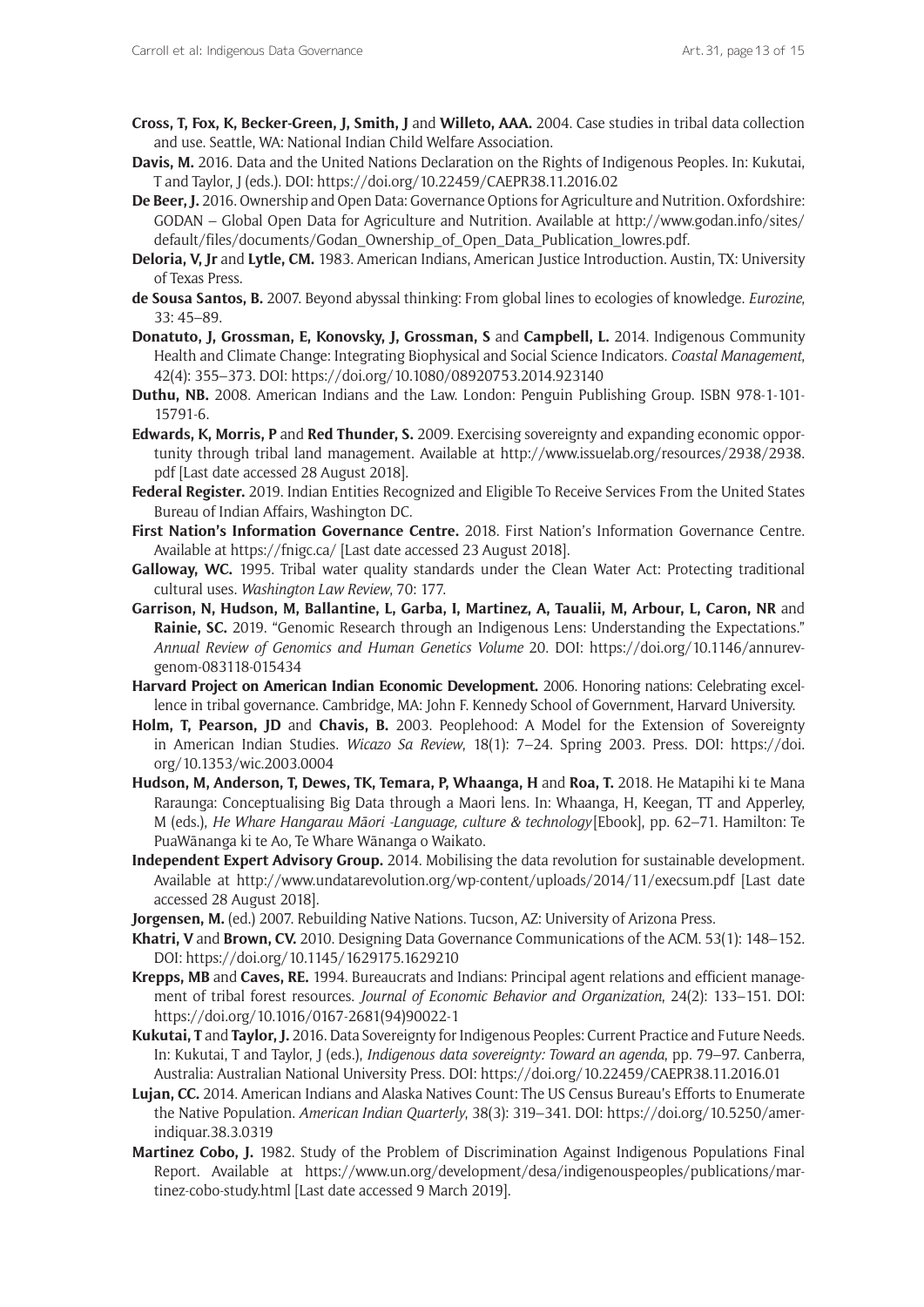- **National Conference of State Legislatures.** 2016. Federal and State Recognized Tribes. October 2016. Available at [http://www.ncsl.org/research/state-tribal-institute/list-of-federal-and-state-recognized](http://www.ncsl.org/research/state-tribal-institute/list-of-federal-and-state-recognized-tribes.aspx#State)[tribes.aspx#State](http://www.ncsl.org/research/state-tribal-institute/list-of-federal-and-state-recognized-tribes.aspx#State) [Last date accessed 28 August 2018].
- **National Congress of American Indians.** 2018. Resolution KAN-18-011: Support of US Indigenous Data Sovereignty and Inclusion of Tribes in the Development of Tribal Data Governance Principles. 4 June 2018. Available at [http://www.ncai.org/attachments/Resolution\\_gbuJbEHWpkOgcwCICRtgMJHMsU-](http://www.ncai.org/attachments/Resolution_gbuJbEHWpkOgcwCICRtgMJHMsUNofqYvuMSnzLFzOdxBlMlRjij_KAN-18-011%20Final.pdf)[NofqYvuMSnzLFzOdxBlMlRjij\\_KAN-18-011%20Final.pdf](http://www.ncai.org/attachments/Resolution_gbuJbEHWpkOgcwCICRtgMJHMsUNofqYvuMSnzLFzOdxBlMlRjij_KAN-18-011%20Final.pdf) [Last date accessed 28 August 2018].
- **National Congress of American Indians Policy Research Center.** 2017. Recommendations from tribal experiences with tribal censuses and surveys. October 2017. Available at [http://www.ncai.org/policy](http://www.ncai.org/policy-research-center/initiatives/Tribal_Experiences_10_31_2017_FINAL.pdf)[research-center/initiatives/Tribal\\_Experiences\\_10\\_31\\_2017\\_FINAL.pdf](http://www.ncai.org/policy-research-center/initiatives/Tribal_Experiences_10_31_2017_FINAL.pdf) [Last date accessed 28 August 2018].
- **National Congress of American Indians Policy Research Center and MSU Center for Native Health**  Partnerships. 2012. 'Walk softly and listen carefully': Building research relationships with tribal communities. Available at [http://www.ncai.org/attachments/PolicyPaper\\_SpMCHTcjxRRjMEjDnPmesENP](http://www.ncai.org/attachments/PolicyPaper_SpMCHTcjxRRjMEjDnPmesENPzjHTwhOlOWxlWOIWdSrykJuQggG_NCAI-WalkSoftly.pdf)[zjHTwhOlOWxlWOIWdSrykJuQggG\\_NCAI-WalkSoftly.pdf](http://www.ncai.org/attachments/PolicyPaper_SpMCHTcjxRRjMEjDnPmesENPzjHTwhOlOWxlWOIWdSrykJuQggG_NCAI-WalkSoftly.pdf) [Last date accessed 30 August 2018].
- **National Institutes of Health.** 2014. Genomic Data Sharing Policy, 79 Fed. Reg. 51345–54. 28 August 2014. Available at [https://www.federalregister.gov/articles/2014/08/28/2014-20385/final-nih-genomic-data](https://www.federalregister.gov/articles/2014/08/28/2014-20385/final-nih-genomic-data-sharing-policy)[sharing-policy.](https://www.federalregister.gov/articles/2014/08/28/2014-20385/final-nih-genomic-data-sharing-policy)
- **National Park Service.** 2018. What is the Native American Graves Protection and Repatriation Act, unknown. Available at [https://www.nps.gov/nagpra/FAQ/INDEX.HTM#What\\_is\\_NAGPRA](https://www.nps.gov/nagpra/FAQ/INDEX.HTM#What_is_NAGPRA) [Last accessed date 23 August 2018].
- **Navajo Nation.** 2009. Navajo Nation Human Research Review Board. Unknown. Available at [http://www.](http://www.nnhrrb.navajo-nsn.gov/) [nnhrrb.navajo-nsn.gov/](http://www.nnhrrb.navajo-nsn.gov/) [Last accessed date 23 August 2018].
- **Nickerson, M.** 2017. First Nation's Data Governance: Measuring the Nation-to-Nation Relationship Discussion Paper, May 2017. Available at [https://static1.squarespace.com/static/558c624de4b0574c94d62a61/t/5](https://static1.squarespace.com/static/558c624de4b0574c94d62a61/t/5ade9674575d1fb25a1c873b/1524536949054/NATION-TO-NATION_FN_DATA_GOVERNANCE_-_FINAL_-_EN.DOCX) [ade9674575d1fb25a1c873b/1524536949054/NATION-TO-NATION\\_FN\\_DATA\\_GOVERNANCE\\_-\\_](https://static1.squarespace.com/static/558c624de4b0574c94d62a61/t/5ade9674575d1fb25a1c873b/1524536949054/NATION-TO-NATION_FN_DATA_GOVERNANCE_-_FINAL_-_EN.DOCX) FINAL - EN.DOCX.
- **Norris, T, Vines, PL** and **Hoeffel, EM.** 2012. *The American Indian and Alaska Native Population: 2010*. Retrieved from<http://www.census.gov/prod/cen2010/briefs/c2010br-10.pdf>.
- **Rainie, SC, Kukutai, T, Walter, M, Figueroa-Rodriguez, OL, Walker, J** and **Axelsson, P.** 2019. Issues in Open Data: Indigenous Data Sovereignty. In: Davies, T, Walker, S, Rubinstein, M and Perini, F (eds.), *The State of Open Data: Histories and Horizons*, pp. 300–319. Cape Town and Ottawa: African Minds and International Development Research Centre.
- **Rainie, SC, Rodriguez-Lonebear, D** and **Martinez, A.** 2017a. Policy Brief: Indigenous Data Sovereignty in the United States. Available at [http://nni.arizona.edu/application/files/1715/1579/8037/Policy\\_](http://nni.arizona.edu/application/files/1715/1579/8037/Policy_Brief_Indigenous_Data_Sovereignty_in_the_United_States.pdf) [Brief\\_Indigenous\\_Data\\_Sovereignty\\_in\\_the\\_United\\_States.pdf.](http://nni.arizona.edu/application/files/1715/1579/8037/Policy_Brief_Indigenous_Data_Sovereignty_in_the_United_States.pdf)
- **Rainie, SC, Rodriguez-Lonebear, D** and **Martinez, A.** 2017b. Policy Brief: Data Governance for Native Nation Rebuilding (Version 2). Available at [http://nni.arizona.edu/application/files/8415/0007/5708/](http://nni.arizona.edu/application/files/8415/0007/5708/Policy_Brief_Data_Governance_for_Native_Nation_Rebuilding_Version_2.pdf) Policy Brief Data Governance for Native Nation Rebuilding Version 2.pdf.
- **Rainie, SC, Schultz, JL, Briggs, E, Riggs, P** and **Palmanteer-Holder, NL.** 2017c. Data as strategic resource: Self-determination and the data challenge for United States Indigenous nations. *International Indigenous Policy Journal*, 8(2). Retrieved from [http://ir.lib.uwo.ca/iipj/vol8/iss2/1.](http://ir.lib.uwo.ca/iipj/vol8/iss2/1) DOI: [https://doi.org/10.18584/](https://doi.org/10.18584/iipj.2017.8.2.1) [iipj.2017.8.2.1](https://doi.org/10.18584/iipj.2017.8.2.1)
- **Rodriguez-Lonebear, D.** 2016. Building a data revolution in Indian country. In: Kukutai, T and Taylor, J (eds.), *Indigenous data sovereignty: Toward an agenda*, pp. 253–272. Canberra, Australia: Australian National University Press. DOI: <https://doi.org/10.22459/CAEPR38.11.2016.14>
- **Rouse, M.** 2013. Data Sovereignty. 8 April 2017. Available at [http://whatis.techtarget.com/definition/data](http://whatis.techtarget.com/definition/data-sovereignty)[sovereignty](http://whatis.techtarget.com/definition/data-sovereignty) [Last date accessed 30 August 2018].
- **Smith, D.** 2016. Governing data and data for governance: the everyday practice of Indigenous sovereignty. In: Kukutai, T and Taylor, J (eds.), *Indigenous data sovereignty: Toward an agenda*, pp. 253–272. Canberra, Australia: Australian National University Press. DOI:<https://doi.org/10.22459/CAEPR38.11.2016.07>
- **Swinomish Climate Change Initiative.** Undated Swinomish tribe and climate change, Unknown. Available at [http://www.swinomish-nsn.gov/climate\\_change/index2.html](http://www.swinomish-nsn.gov/climate_change/index2.html) [Last date accessed 28 August 2018].
- **The Economist.** 2017. The world's most valuable resource is no longer oil, but data, 6 May 2017. Available at [https://www.economist.com/news/leaders/21721656-data-economy-demands-new-approach-anti](https://www.economist.com/news/leaders/21721656-data-economy-demands-new-approach-antitrust-rules-worlds-most-valuable-resource)[trust-rules-worlds-most-valuable-resource](https://www.economist.com/news/leaders/21721656-data-economy-demands-new-approach-antitrust-rules-worlds-most-valuable-resource) [Last date accessed 28 August 2018].